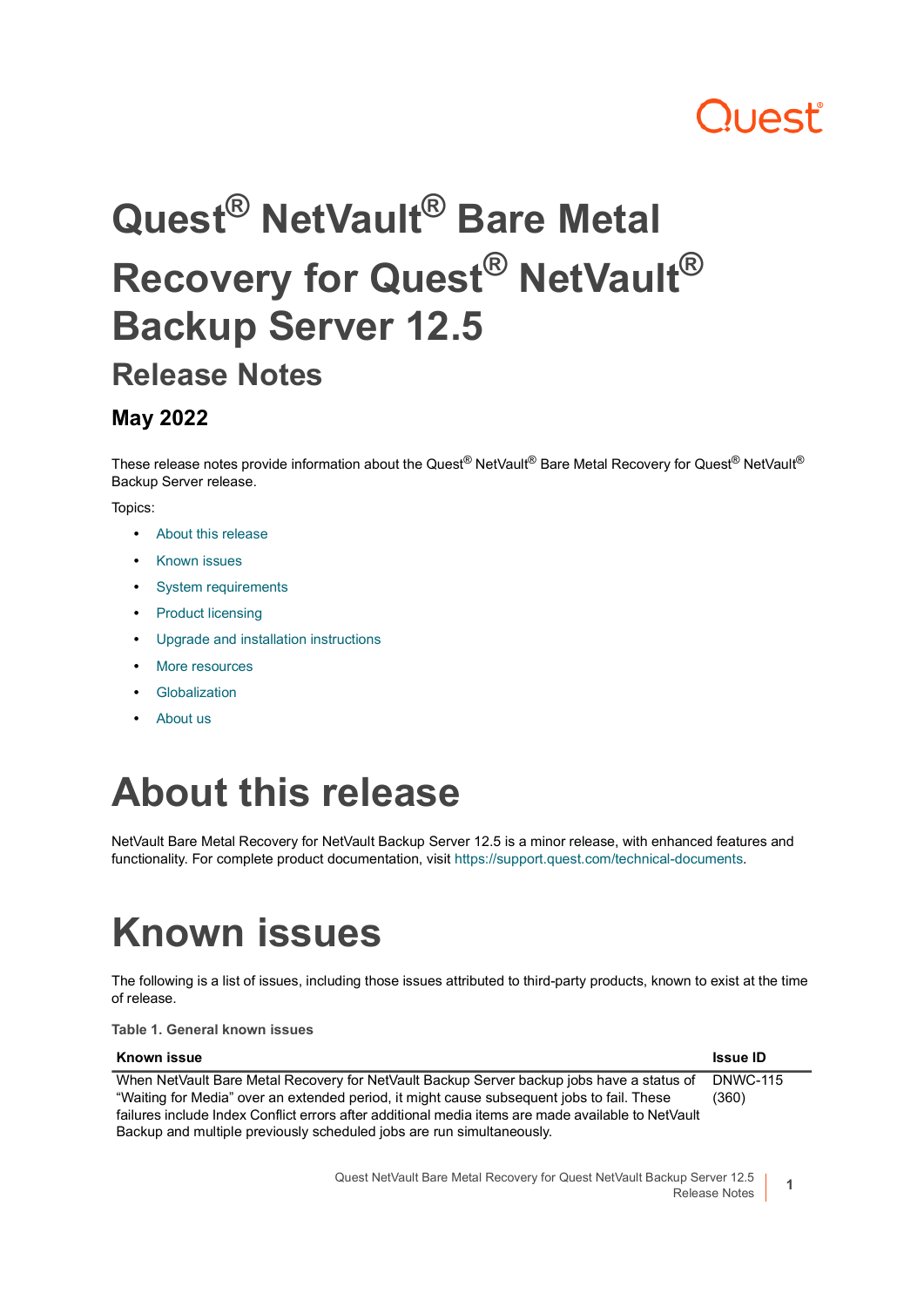# <span id="page-1-0"></span>**System requirements**

Before installing NetVault Bare Metal Recovery for NetVault Backup Server 12.5, ensure that your system meets the requirements outlined in the *Quest NetVault Backup Compatibility Guide* available at [https://support.quest.com/technical-documents.](https://support.quest.com/technical-documents)

### **Upgrade and compatibility**

- **•** NetVault Bare Metal Recovery for NetVault Backup Server is available as a separate download and is a specially-packaged version of NetVault Bare Metal Recovery that provides offline, bare metal protection for NetVault Backup Servers running on x86/x86-64-based operating systems that use locally-attached tapebased devices. The Bare Metal Recovery image of the NetVault Backup Server is taken by a LiveCD that is preloaded with a NetVault Backup Server, the NetVault Bare Metal Recovery Plug-in *Server*, and the drdaemon process. The Bare Metal Recovery image can then be transferred to a direct-attached tapebased library or standalone tape drive for recovery in case disaster recovery is required.
- **•** The preloaded NetVault Backup Server uses NetVault 13.0.2.14. However, this preloaded version of the NetVault Backup Server can protect and recover NetVault Backup Servers and Heterogeneous Clients running NetVault Backup 12.4 and later.

# <span id="page-1-1"></span>**Product licensing**

To obtain the license key for your NetVault Backup Server environment, determine the NetVault Machine ID of your main NetVault Backup Server. Also identify the machine IDs of any clients running application plug-ins, such as Oracle, MySQL, PostgreSQL, SQL Server, and Exchange.

You can use the NetVault Configuration Wizard to install the product license keys. Alternatively, you can install the license keys from the Manage Clients page.

- **•** [Obtaining a machine ID](#page-1-2)
- **•** [Installing a license key using the configuration wizard](#page-1-3)
- **•** [Installing a license key from the Manage Clients page](#page-2-3)

#### <span id="page-1-2"></span>**Obtaining a machine ID**

- 1 Start the NetVault Backup WebUI.
- 2 In the Navigation pane, click **Manage Clients**.
- 3 In the **NetVault Backup Clients** list, select the applicable machine, and click **Manage**.
- 4 On the **View Client** page, note the machine ID exactly as it is displayed in the **Client Summary** table.

### <span id="page-1-3"></span>**Installing a license key using the configuration wizard**

1 In the Navigation pane, click **Guided Configuration**.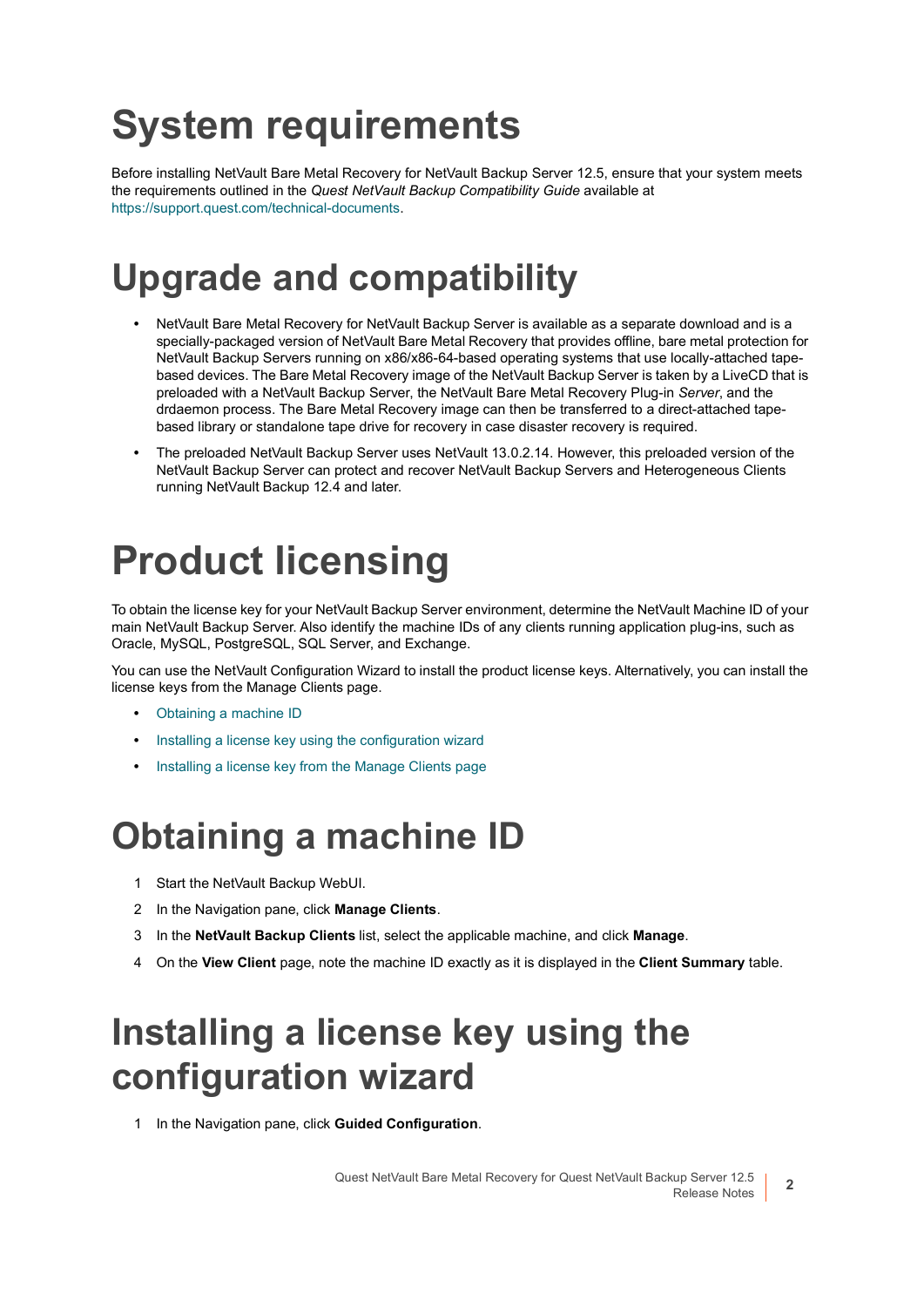- 2 On the **NetVault Configuration Wizard** page, click **Install Licenses**.
- 3 In the **NetVault Backup Clients** list, select the applicable machine, and click **Next**.
- 4 In the **Enter the license key string** box, type or copy and paste the license key, and click **Apply**. After the key is applied successfully, a message is displayed.

### <span id="page-2-3"></span>**Installing a license key from the Manage Clients page**

- 1 In the Navigation pane, click **Manage Clients**.
- 2 In the **NetVault Backup Clients** list, select the applicable machine, and click **Manage**.
- 3 On the **View Client** page, click **Install License**.
- 4 In the **Install License** dialog box, type or copy and paste the license key, and click **Apply**. After the key is applied successfully, a message is displayed.
- 5 To dismiss the dialog box, click **Close**.

## <span id="page-2-0"></span>**Upgrade and installation instructions**

For upgrade and installation instructions, see the *Quest NetVault Bare Metal Recovery for Quest NetVault Backup Server User's Guide*.

#### <span id="page-2-1"></span>**More resources**

Additional information is available from the following:

- **•** [Online product documentation](https://support.quest.com/technical-documents/)
- **•** [NetVault community](https://www.quest.com/community/products/netvault/)

# <span id="page-2-2"></span>**Globalization**

This section contains information about installing and operating this product in non-English configurations, such as those needed by customers outside of North America. This section does not replace the materials about supported platforms and configurations found elsewhere in the product documentation.

This release supports any single-byte or multi-byte character set. It supports simultaneous operation with multilingual data. This release is targeted to support operations in the following regions: North America, Western Europe and Latin America, Central and Eastern Europe, Far-East Asia, Japan.

The release is localized to the following languages: Chinese (Simplified), French, German, Japanese, Korean.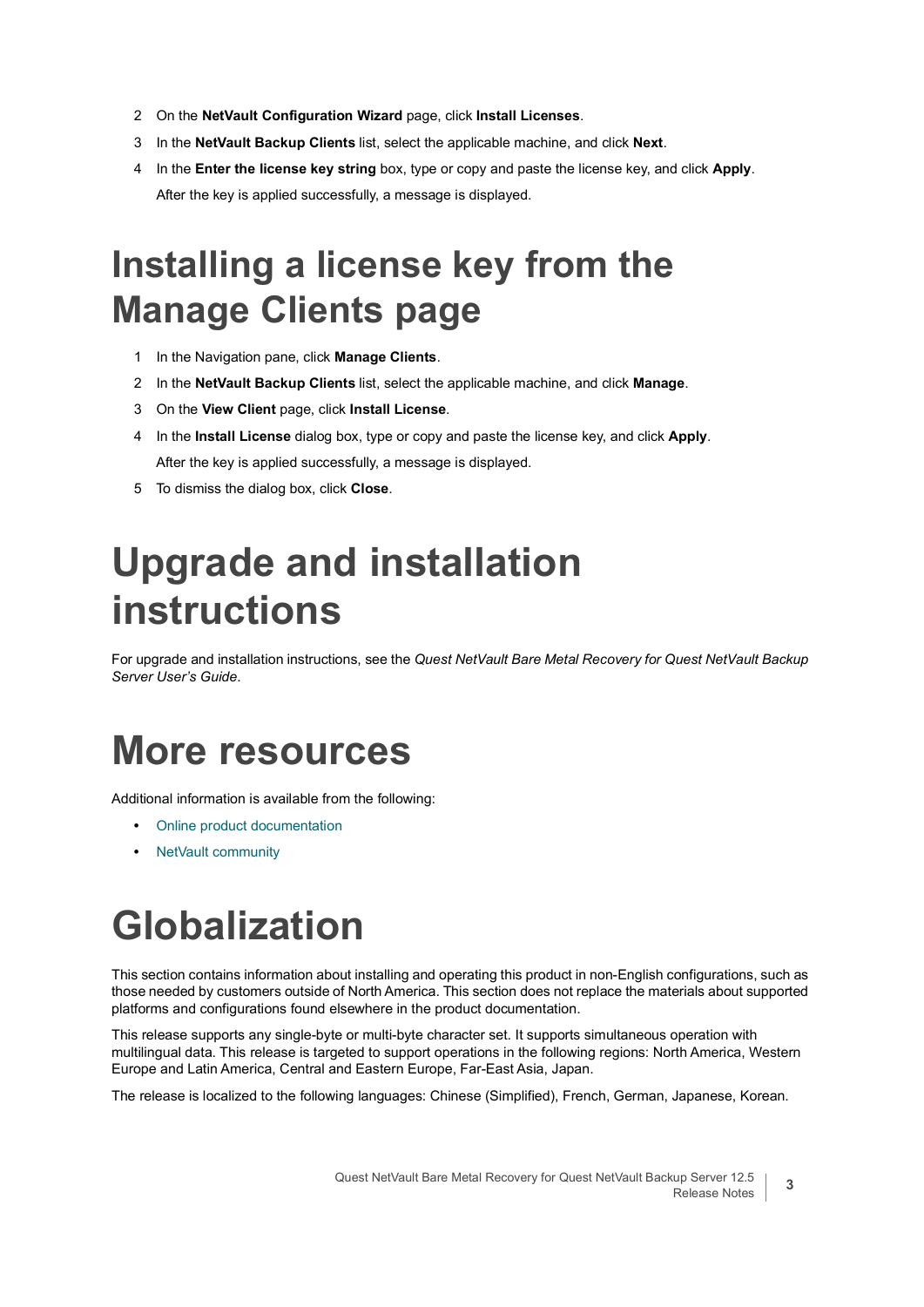## <span id="page-3-0"></span>**About us**

Quest provides software solutions for the rapidly-changing world of enterprise IT. We help simplify the challenges caused by data explosion, cloud expansion, hybrid datacenters, security threats, and regulatory requirements. We are a global provider to 130,000 companies across 100 countries, including 95% of the Fortune 500 and 90% of the Global 1000. Since 1987, we have built a portfolio of solutions that now includes database management, data protection, identity and access management, Microsoft platform management, and unified endpoint management. With Quest, organizations spend less time on IT administration and more time on business innovation. For more information, visit [www.quest.com](https://www.quest.com/company/contact-us.aspx).

#### **Technical support resources**

Technical support is available to Quest customers with a valid maintenance contract and customers who have trial versions. You can access the Quest Support Portal at [https://support.quest.com.](https://support.quest.com)

The Support Portal provides self-help tools you can use to solve problems quickly and independently, 24 hours a day, 365 days a year. The Support Portal enables you to:

- **•** Submit and manage a Service Request.
- **•** View Knowledge Base articles.
- **•** Sign up for product notifications.
- **•** Download software and technical documentation.
- **•** View how-to-videos.
- **•** Engage in community discussions.
- **•** Chat with support engineers online.
- **•** View services to assist you with your product.